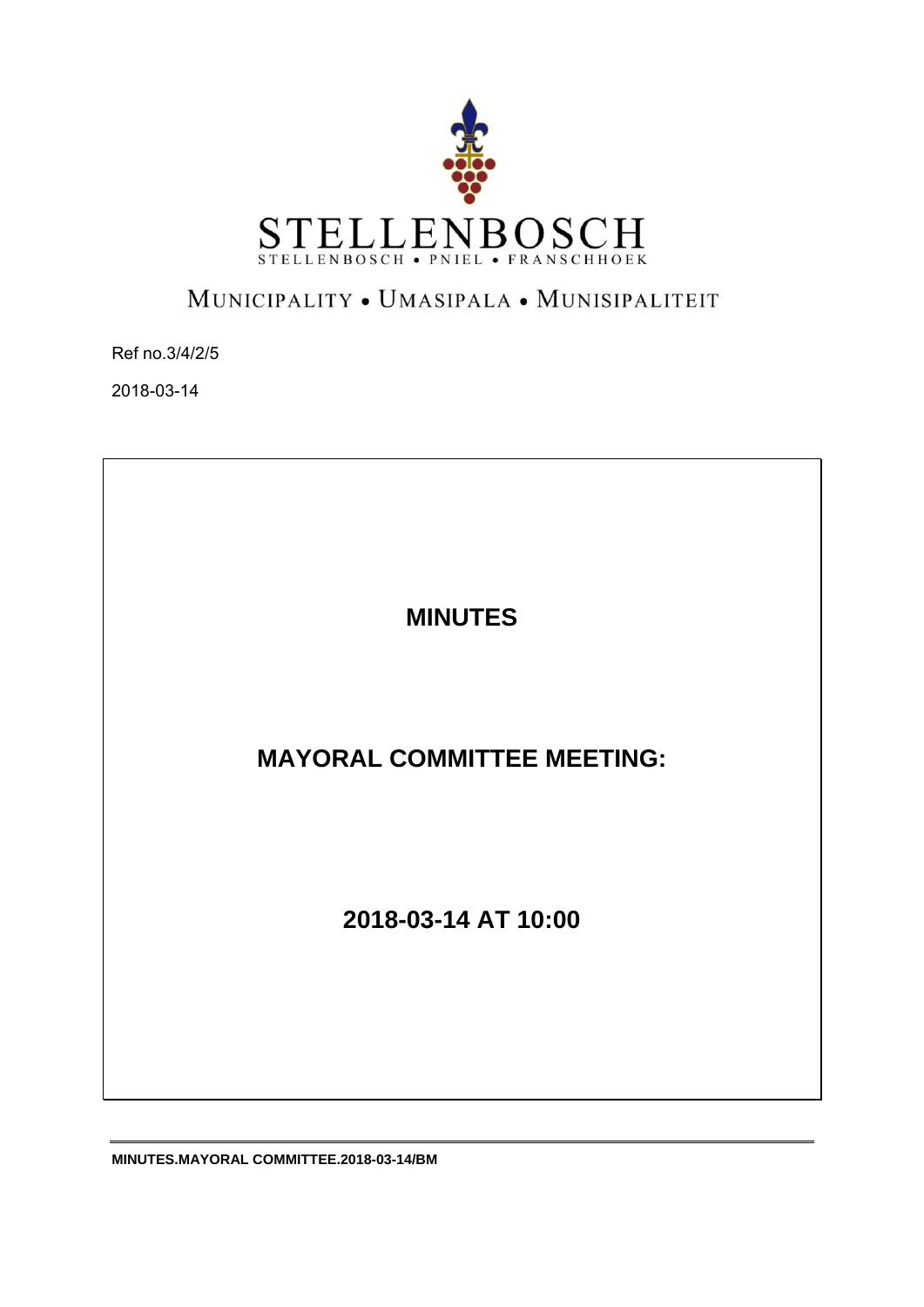#### **MINUTES**

# **MAYORAL COMMITTEE MEETING**

# **2018-03-14**

# **TABLE OF CONTENTS**

#### **ITEM SUBJECT PAGE**

| 1.  | <b>OPENING AND WELCOME</b>       |
|-----|----------------------------------|
|     |                                  |
| 1.1 | COMMUNICATION BY THE CHAIRPERSON |
|     |                                  |
| 1.2 | DISCLOSURE OF INTERESTS          |
|     |                                  |

**2. APPLICATIONS FOR LEAVE OF ABSENCE** 

**3. CONFIRMATION OF MINUTES**  The minutes of the Mayoral Committee held on **2018-02-14,** refers. **(The minutes are distributed under separate cover) FOR CONFIRMATION.** 

| 4. | REPORT/S BY THE MUNICIPAL MANAGER RE OUTSTANDING RESOLUTIONS TAKEN AT<br><b>PREVIOUS MAYORAL COMMITTEE MEETINGS</b> |  |
|----|---------------------------------------------------------------------------------------------------------------------|--|
|    | <b>NONE</b>                                                                                                         |  |

| 5.  | <b>STATUTORY MATTERS</b>                                                      |  |
|-----|-------------------------------------------------------------------------------|--|
|     |                                                                               |  |
| 5.1 | <b>COMMUNITY DEVELOPMENT AND COMMUNITY SERVICES: (PC: CLLR AR FRAZENBURG)</b> |  |
|     | <b>NONE</b>                                                                   |  |

| 5.2 | <b>CORPORATE AND STRATEGIC SERVICES: (PC: CLLR E GROENEWALD (MS))</b> |  |
|-----|-----------------------------------------------------------------------|--|
|     | <b>NONE</b>                                                           |  |

| 5.3 | <b>ECONOMIC DEVELOPMENT AND PLANNING: (PC: ALD JP SERDYN (MS))</b> |  |
|-----|--------------------------------------------------------------------|--|
|     | <b>NONE</b>                                                        |  |
|     |                                                                    |  |

| 5.4 | <b>FINANCIAL SERVICES: (PC: CLLR S PETERS)</b> |  |
|-----|------------------------------------------------|--|
|     | <b>NONE</b>                                    |  |

| 5.5   | <b>HUMAN SETTLEMENTS: (PC: CLLR PW BISCOMBE)</b>                                                        |   |
|-------|---------------------------------------------------------------------------------------------------------|---|
| 5.5.1 | PROPOSED POLICY ON THE MANAGEMENT OF STELLENBOSCH MUNICIPALITY'S<br><b>IMMOVABLE PROPERTY</b>           |   |
| 5.5.2 | APPLICATION TO RELAX DEED OF SALE CONDITION: ANTI-SPECULATION CLAUSE:<br>ERF 9194, TECHNOPARK           |   |
| 5.5.3 | NOTICE OF MOTION: EARLY TERMINATION OF LEASE AGREEMENT: KWV (PTY) LTD:<br>LEASE FARM 369P, STELLENBOSCH | 5 |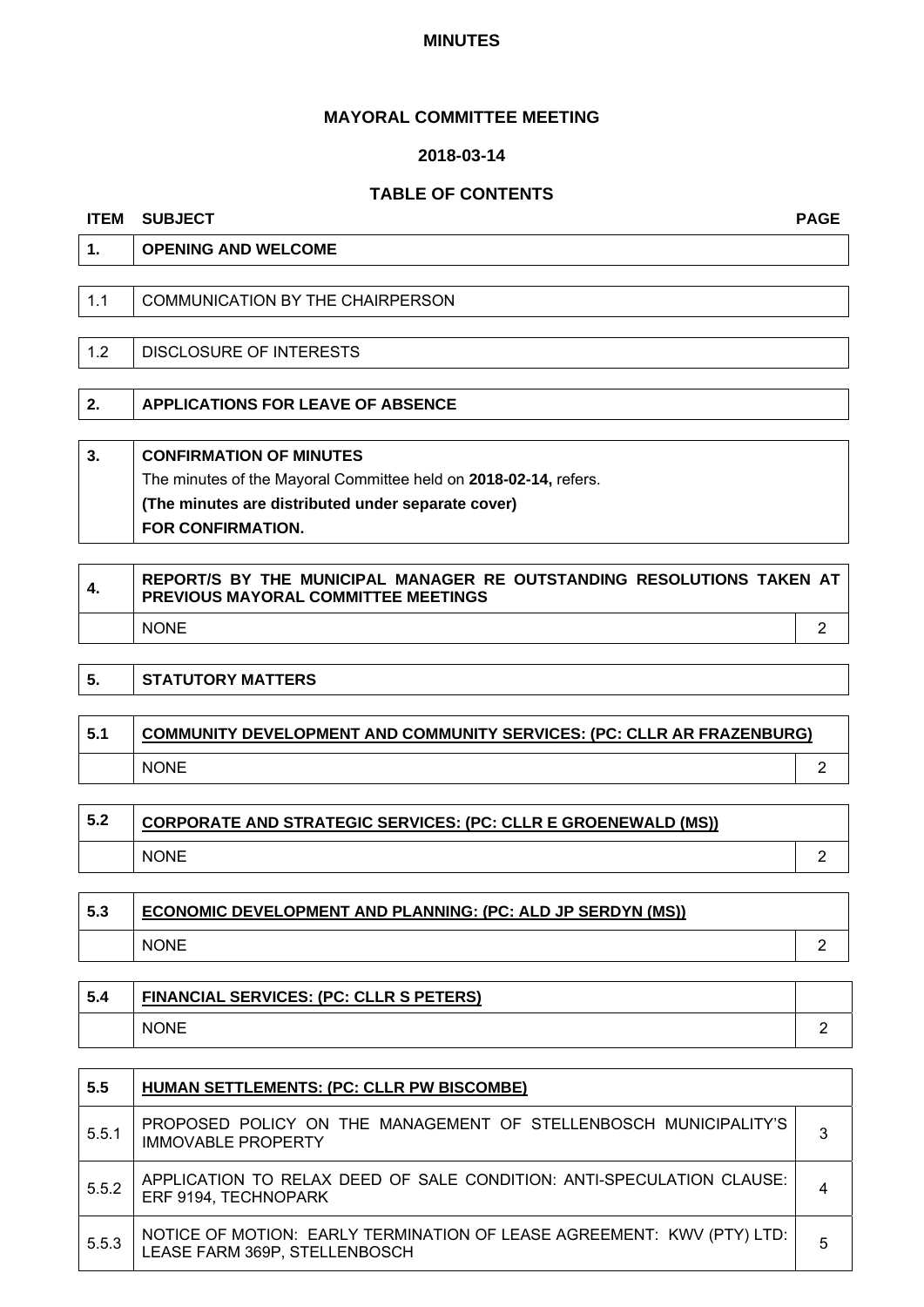| 5.5.4 | PROPOSED EXCHANGE OF LAND A PORTION OF FARM 183 (CLOSED STREET) FOR A<br>PORTION OF FARM 183/7: WOODMILL DEVELOPMENT PROJECT | 6  |
|-------|------------------------------------------------------------------------------------------------------------------------------|----|
| 5.5.5 | STELLENBOSCH MUNICIPALITY: HOUSING PIPELINE (ANNUAL REVIEW 2018-2021)                                                        |    |
| 5.5.6 | KAYAMANDI TOWN CENTRE REDEVELOPMENT PROJECT: FEASIBILITY REPORT                                                              | 10 |

| 5.6   | <b>INFRASTRUCTURE: (PC: CLLR J DE VILLIERS)</b>                                               |    |
|-------|-----------------------------------------------------------------------------------------------|----|
| 5.6.1 | SECTION 78(2) REPORT FOR THE EXPANSION OF THE SOLID WASTE LANDFILL SITE                       | 11 |
| 5.6.2 | SECTION 78(2) REPORT ON THE PROVIDING OF SUFFICIENT PUBLIC PARKING                            | 13 |
| 5.6.3 | PNIEL ELECTRICITY NETWORK TAKEOVER FROM DRAKENSTEIN MUNICIPALITY:<br>PROJECT TIMELINE AND MOU | 15 |
| 5.6.4 | UPDATE REPORT ON THE DROUGHT SITUATION AS WELL AS THE COSTING<br><b>THEREOF</b>               |    |

| $-5.7$ | PARKS, OPEN SPACES AND ENVIRONMENT: (PC: CLLR N JINDELA) |  |
|--------|----------------------------------------------------------|--|
|        | <b>NONE</b>                                              |  |

| 5.8 | <b>PROTECTION SERVICES: (PC: CLLR Q SMIT)</b> |  |
|-----|-----------------------------------------------|--|
|     | <b>NONE</b>                                   |  |

÷

| 5.9 | YOUTH, SPORT AND CULTURE: (PC: CLLR XL MDEMKA (MS)) |  |
|-----|-----------------------------------------------------|--|
|     | <b>NONE</b>                                         |  |

| <b>REPORTS SUBMITTED BY THE MUNICIPAL MANAGER</b> |  |
|---------------------------------------------------|--|
| <b>NONE</b>                                       |  |

| <b>REPORTS SUBMITTED BY THE EXECUTIVE MAYOR</b> |  |
|-------------------------------------------------|--|
| <b>NONE</b>                                     |  |

| -8. | <b>MOTIONS AND QUESTIONS RECEIVED BY THE MUNICIPAL MANAGER</b> |  |
|-----|----------------------------------------------------------------|--|
|     | <b>NONE</b>                                                    |  |

| 9. | <b>URGENT MATTERS</b> |    |
|----|-----------------------|----|
|    | <b>NONE</b>           | ıс |

| 10. | <b>MATTERS TO BE CONSIDERED IN-COMMITTEE</b> |  |
|-----|----------------------------------------------|--|
|     | <b>NONE</b>                                  |  |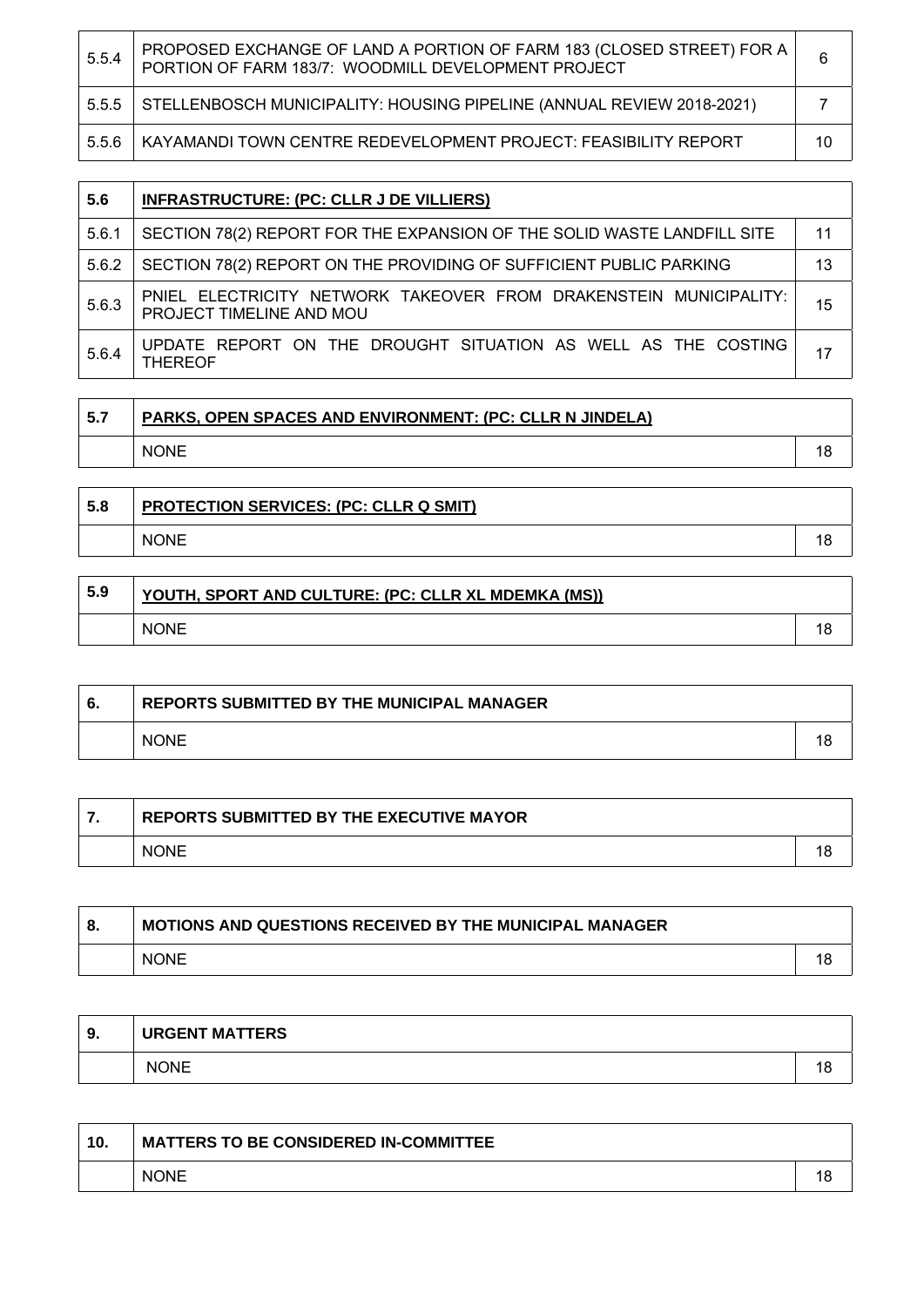- **PRESENT:** Executive Mayor, Ald GM Van Deventer (Ms) **(Chairperson)**  Deputy Executive Mayor, Cllr N Jindela
- **Ald:** JP Serdyn (Ms)
- **Councillors:** PW Biscombe JN De Villiers AR Frazenburg E Groenewald (Ms) XL Mdemka (Ms) S Peters
- **Also Present:** Councillor PR Crawley (Ms) Councillor MC Johnson Councillor WF Pietersen
- **Officials:** Municipal Manager (G Mettler (Ms)) Director: Strategic and Corporate Services (A de Beer (Ms)) Director: Community and Protection Services (G Esau) Acting Director: Human Settlements (L van Stavel) Chief Financial Officer (M Wüst) Director: Infrastructure Services (D Louw) Acting Director: Economic Development and Planning (B de la Bat) Manager: Property Management (P Smit) Head: Committee Services (EJ Potts) Committee Clerk (B Mgcushe (Ms)) Committee Clerk (N Mbali (Ms))

#### \*\*\*\*\*\*\*\*\*\*\*\*\*\*\*\*\*\*\*\*\*\*\*\*\*\*\*\*\*\*\*\*\*\*\*\*\*\*\*\*\*\*\*\*\*\*\*\*\*\*\*\*\*

|  | <b>OPENING AND WELCOME</b> |  |
|--|----------------------------|--|
|--|----------------------------|--|

The Executive Mayor welcomed everyone present.

# **1.1 COMMUNICATION BY THE CHAIRPERSON**

The Executive Mayor remarked on the full schedule of events taking place across WCO24, and paid a compliment to the Traffic Services Department for their great work in managing the logistics.

# **1.2 DISCLOSURE OF INTERESTS**

NONE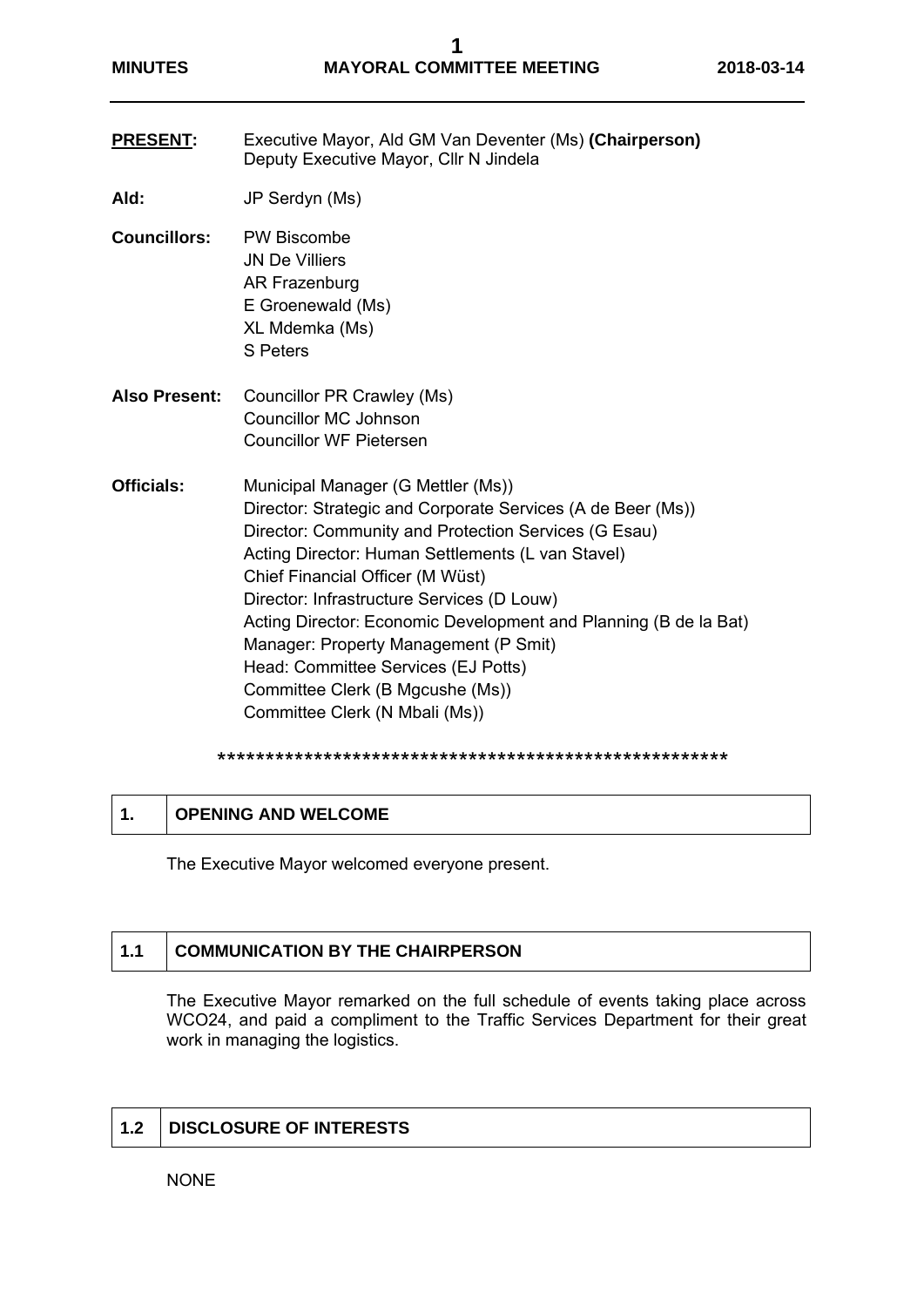# **2. APPLICATIONS FOR LEAVE OF ABSENCE**

The following applications for leave were approved in terms of the Rules of Order of Council:-

| Councillor Q Smit                      | 14 March 2018 |
|----------------------------------------|---------------|
| Director: Human Settlements (T Mfeya)) | 14 March 2018 |

| 3. | <b>CONFIRMATION OF PREVIOUS MINUTES</b> |
|----|-----------------------------------------|
|    |                                         |

The minutes of the Mayoral Committee Meetings held on 2018-02-14 were **confirmed as correct.** 

|  |  | REPORT/S BY THE MUNICIPAL                                       |  | <b>MANAGER RE OUTSTANDING</b> |
|--|--|-----------------------------------------------------------------|--|-------------------------------|
|  |  | <b>RESOLUTIONS TAKEN AT PREVIOUS MAYORAL COMMITTEE MEETINGS</b> |  |                               |

NONE

| Ⅰ5. | STATUTORY MATTERS |
|-----|-------------------|
|     |                   |

| 5.1 | <b>COMMUNITY</b>             | <b>DEVELOPMENT</b> | <b>AND</b> | <b>COMMUNITY</b> | <b>SERVICES:</b> |
|-----|------------------------------|--------------------|------------|------------------|------------------|
|     | $ $ (PC: CLLR AR FRAZENBURG) |                    |            |                  |                  |

NONE

|  | $\mid$ 5.2 $\mid$ CORPORATE AND STRATEGIC SERVICES: (PC: CLLR E GROENEWALD (MS) |
|--|---------------------------------------------------------------------------------|
|--|---------------------------------------------------------------------------------|

NONE

| 5.3 ECONOMIC DEVELOPMENT AND PLANNING: (PC: ALD JP SERDYN (MS)) |
|-----------------------------------------------------------------|
|                                                                 |

NONE

| FINANCIAL SERVICES: (PC: CLLR S PETERS)<br>5.4 |
|------------------------------------------------|
|------------------------------------------------|

NONE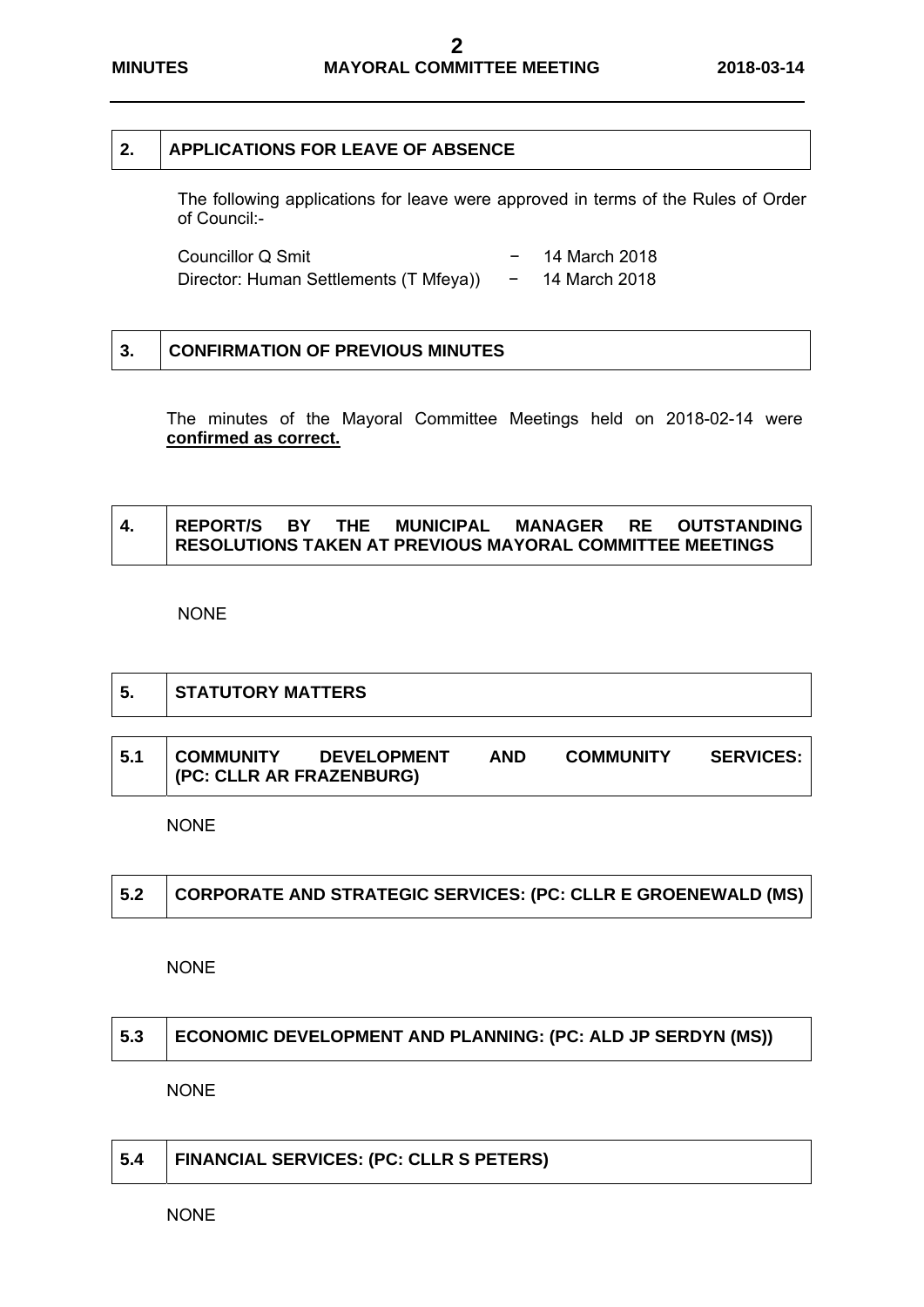# **5.5 HUMAN SETTLEMENTS: (PC: CLLR PW BISCOMBE)**

# **5.5.1 PROPOSED POLICY ON THE MANAGEMENT OF STELLENBOSCH MUNICIPALITY'S IMMOVABLE PROPERTY**

### **1. PURPOSE OF REPORT**

To consider the Draft Policy on the Management of Stellenbosch Municipality's Immovable Property.

#### **2. BACKGROUND**

### **2.1 Approval of Draft Policy**

On 2016-06-15 Council considered the Draft Policy on the Management of Stellenbosch Municipality. Having considered the report, Council resolved as follows:

#### **RESOLVED** (nem con)

- *"(a) that Council approves the attached updated Draft Policy on the Management of Stellenbosch Municipality's Immovable Property as a draft policy; and*
- *(b) that the Draft Policy be advertised for a further round of public participation".*

#### **2.2 Notice calling for inputs/objections**

 Following the above resolution, an official notice was published in the Eikestad News of 15 June 2017, a copy of which is attached as **APPENDIX 1**. In terms hereof the public had until 6 July 2017 to submit written communication, objections or representative in connection with the proposed policy.

 At the closing date **no such comments, objections or representation were received**.

### **3 DISCUSSIONS**

#### **3.1 Inputs received from Webber Wentzel**

 During this period, however, a so-called Memorandum/Discussion document was received from Webber Wentzel, as a follow-up on their previous legal inputs received during June 2016, a copy of which is attached as **APPENDIX 2**.

 Most of the comments and/or remarks are of a **technical nature**. As far as possible these comments and or remarks were incorporated into the draft Policy, shown as track changes on **APPENDIX 3**.

#### **MAYORAL COMMITTEE MEETING: 2018-03-14: ITEM 5.5.1**

#### **RESOLVED**

#### **That it be recommended to Council:**

that the Draft Policy on the Management of Stellenbosch Municipality's Immovable Property, hereto attached as **APPENDIX 4** as amended, be approved with immediate effect.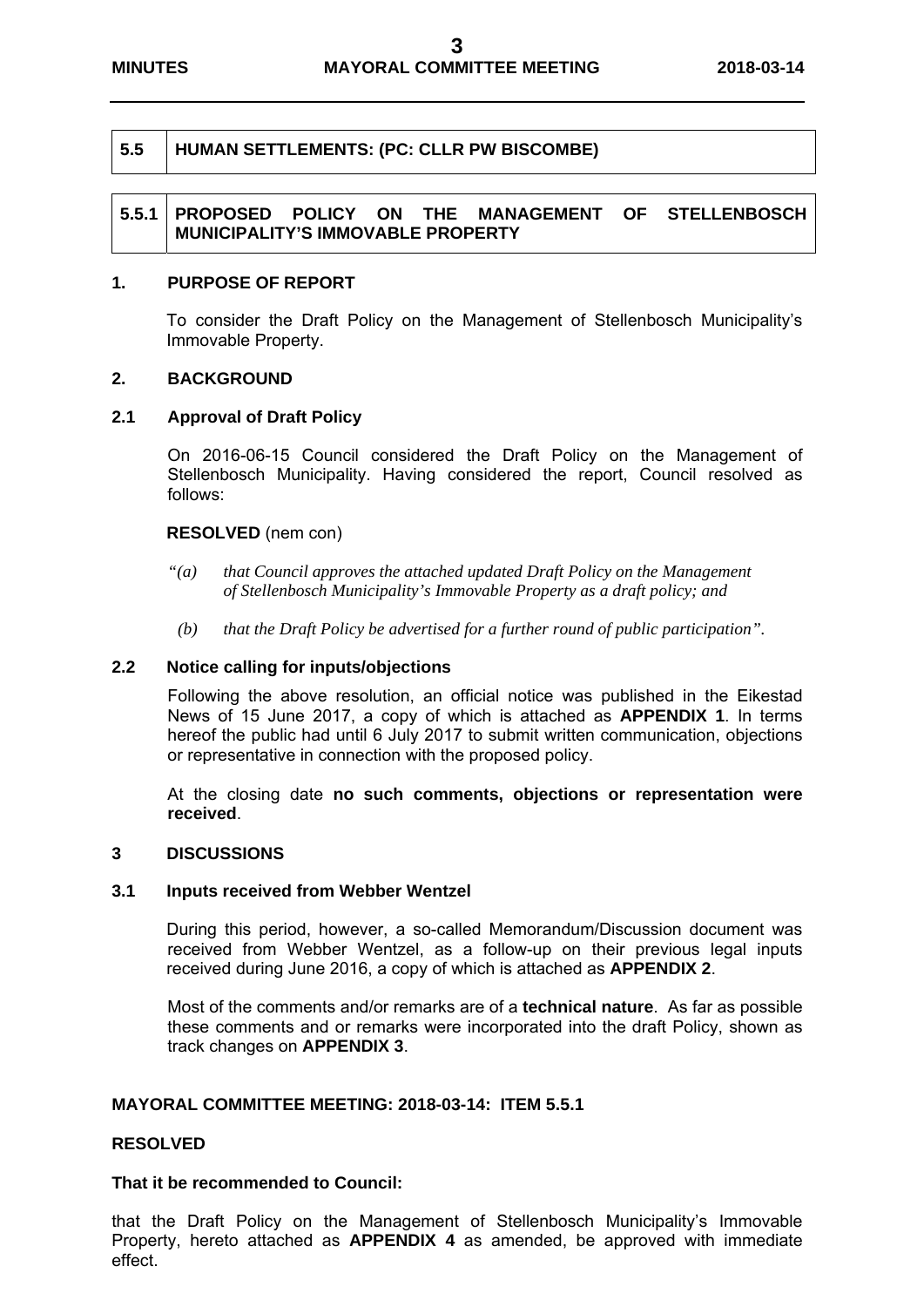# **5.5.2 APPLICATION TO RELAX DEED OF SALE CONDITION: ANTI-SPECULATION CLAUSE: ERF 9194, TECHNOPARK**

**Collaborator No: 567123 IDP KPA Ref No: Meeting Date:** *14 March 2018*

#### **1. SUBJECT:**

### **APPLICATION TO RELAX DEED OF SALE CONDITION: ANTI-SPECULATION CLAUSE: ERF 9194, TECHNOPARK**

# **2. PURPOSE OF REPORT**

To consider the written offer received from ENS Africa Attorneys, on behalf of Elsabe Daneel Properties (Pty) Ltd, in relation to erf 9194, TechnoPark, following Council's decision not to approve the request for the relaxation of the antispeculation clause, i.e. to enforce the buy-back clause.

### **3. DELEGATED AUTHORITY**

#### **FOR DECISION BY MUNICIPAL COUNCIL.**

Although the Executive Mayor has the delegated authority to acquire immovable property or rights in immovable property, it is limited to a contract value of R5M (see delegation 526).

For this reason the Municipal Council must take the decision, as the property under discussion is valued in excess of R5M.

# **4. EXECUTIVE SUMMARY**

Following Council's decision to enforce the buy-back clause in relation to erf 9194, due to non-performance by the owner (obligation to develop within a prescribed period), a written offer has been received from the owner indicating that he is willing to sell the property to Stellenbosch Municipality for R19M. Our own valuator has valued the property at R15M (excluding of VAT).

## **MAYORAL COMMITTEE MEETING: 2018-03-14: ITEM 5.5.2**

#### **RESOLVED**

that this item be referred back for refinement.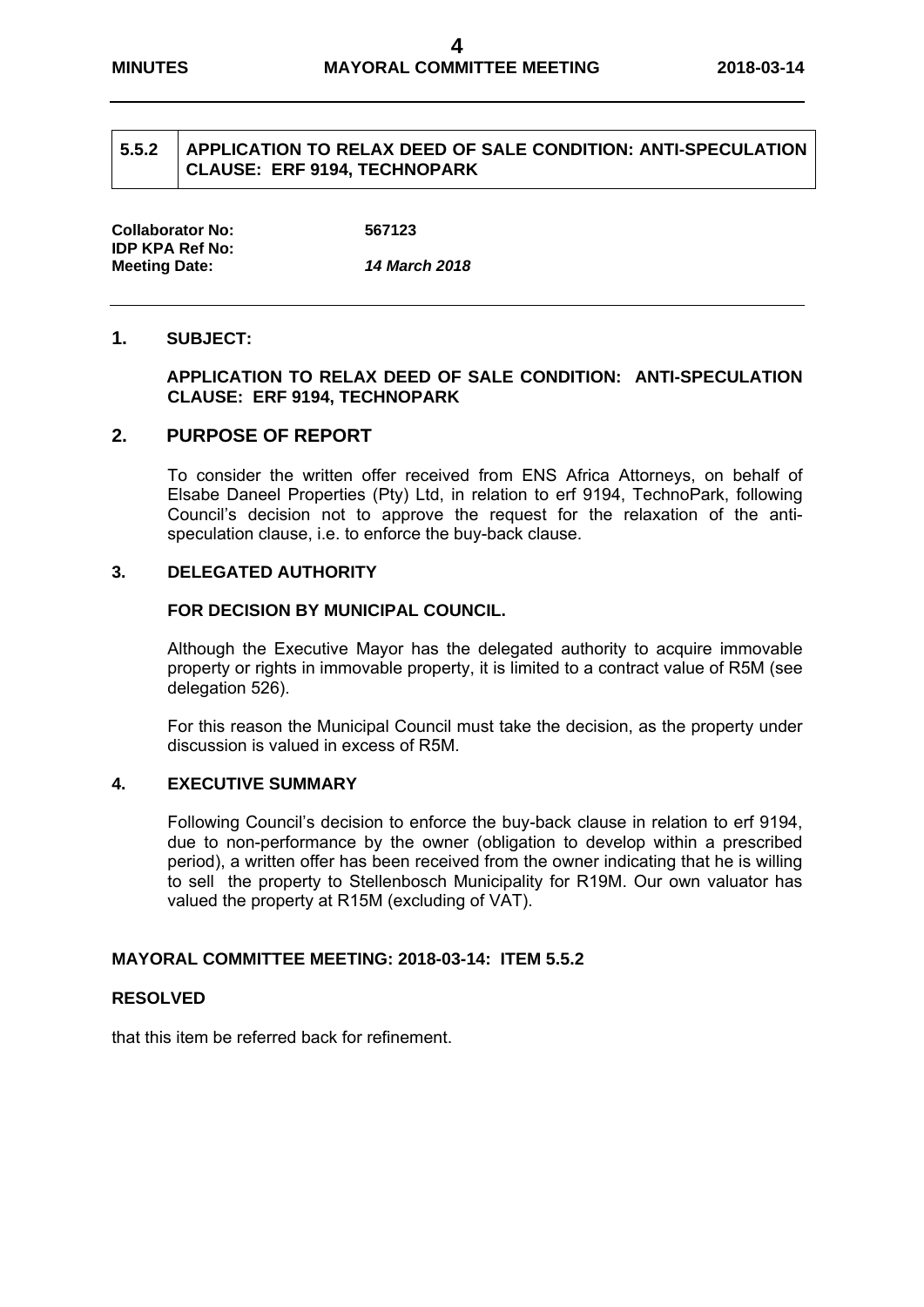# **5.5.3 NOTICE OF MOTION: EARLY TERMINATION OF LEASE AGREEMENT: KWV (PTY) LTD: LEASE FARM 369P, STELLENBOSCH**

**Collaborator No:** *571382* **IDP KPA Ref No: Meeting Date:** *14 March 2018* 

# **1. SUBJECT:**

# **NOTICE OF MOTION: EARLY TERMINATION OF LEASE AGREEMENT: KWV (PTY) LTD: LEASE FARM 369P, STELLENBOSCH**

#### **2. PURPOSE**

The purpose of this item is to consider a Notice of Motion submitted by Cllr D.A Hendrickse.

#### **3. DELEGATED AUTHORITY**

There is no specific delegation in place dealing with the early termination of long term lease agreements, where the Lessee is not at fault. By default the decision making power is therefor with the Municipal Council.

### **4. EXECUTIVE SUMMARY**

Cllr Hendrickse submitted a Notice of Motion at the Council meeting held on 30 August 2017, recommending that the Municipal Manager be instructed to cancel the lease agreement with KWV, as they are a foreign-owned company.

As KWV is not in default, Council will have to prove that they need the land for *bona fide* municipal purposes, in which case a process of early termination can be considered.

## **MAYORAL COMMITTEE MEETING: 2018-03-14: ITEM 5.5.3**

#### **RESOLVED**

that this matter be withdrawn and be referred to Council for consideration.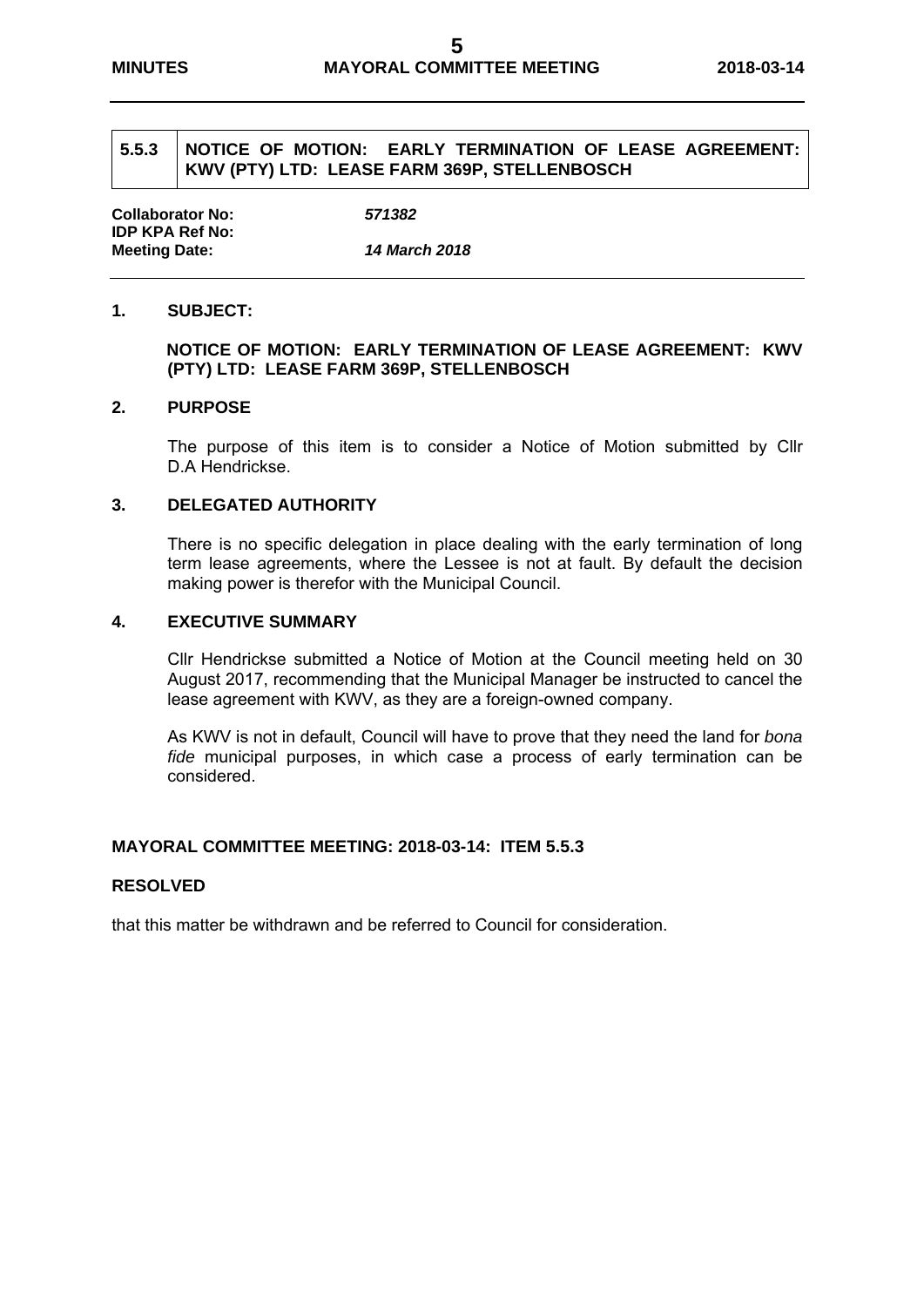# **5.5.4 PROPOSED EXCHANGE OF LAND A PORTION OF FARM 183 (CLOSED STREET) FOR A PORTION OF FARM 183/7: WOODMILL DEVELOPMENT PROJECT**

**Collaborator No:** *566798* **IDP KPA Ref No: Meeting Date:** *14 March 2018* 

# **1. SUBJECT:**

**PROPOSED EXCHANGE OF LAND A PORTION OF FARM 183 (CLOSED STREET) FOR A PORTION OF FARM 183/7: WOODMILL DEVELOPMENT PROJECT** 

#### **2. PURPOSE**

To obtain Council's approval for the exchange of certain portions of land, each measuring ±5560m² in size, to allow for the re-alignment of the Devon Valley Road, following the recent approval of the proposed Woodmill Development .

### **3. DELEGATED AUTHORITY**

As there are no delegations in place authorising the exchange of land, the Municipal Council must decide on the matter.

#### **4. EXECUTIVE SUMMARY**

At the commencement of the planning process for the redevelopment of the Woodmill Area, the Provincial Roads Engineer insisted that the Devon Valley Road (located on Farm 183) be realigned as to ensure an intersection with the current access road to Distell. When the land-use application was approved, it was made subject to the successful exchange of land. The Director: Planning and Economic Development, however, did not have the delegated authority to approve the actual exchange of land.

#### **MAYORAL COMMITTEE MEETING: 2018-03-14: ITEM 5.5.4**

#### **RESOLVED**

that item be referred back for further refinement.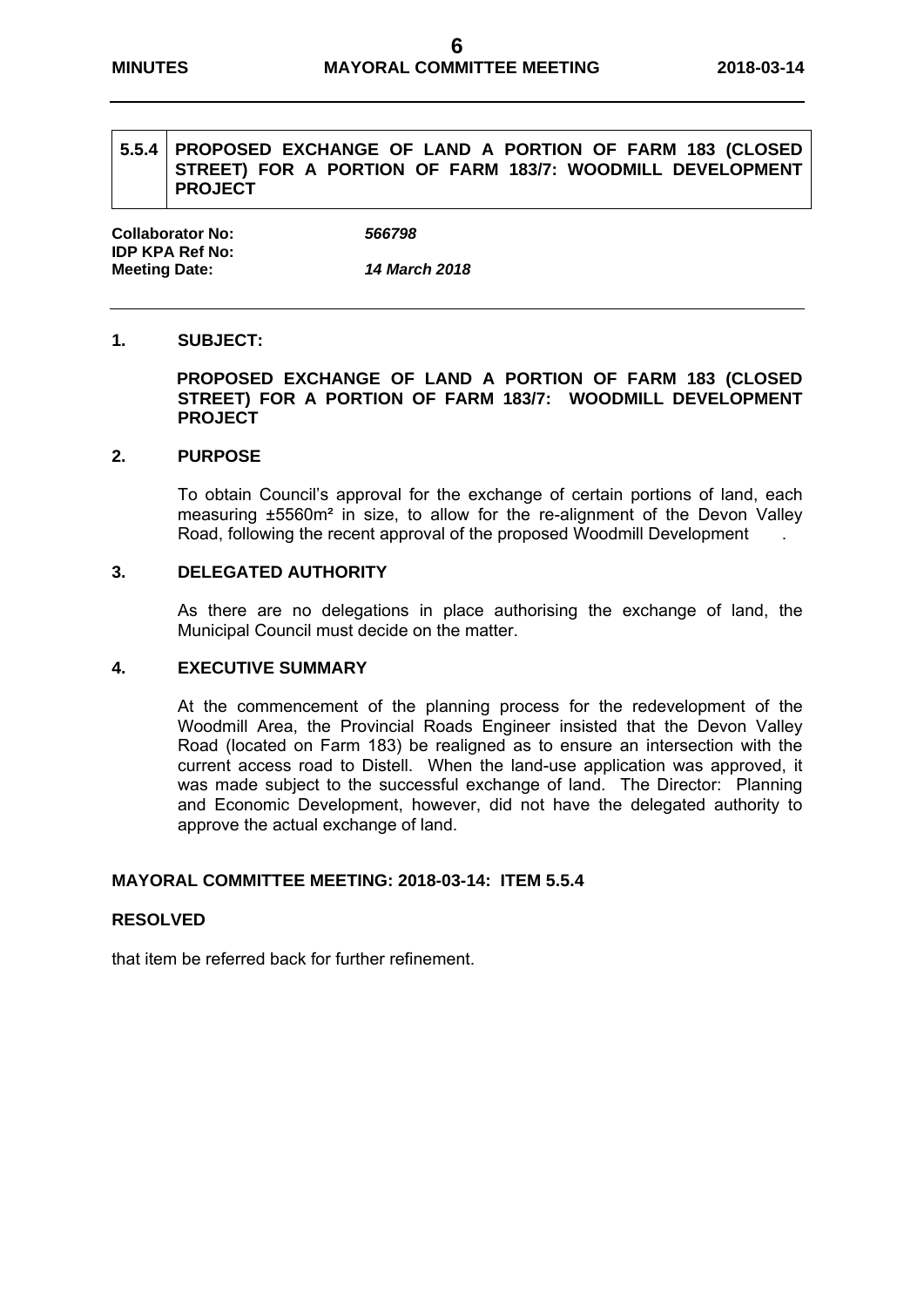### **5.5.5 STELLENBOSCH MUNICIPALITY: HOUSING PIPELINE (ANNUAL REVIEW 2018-2021)**

**Collaborator No: IDP KPA Ref No: Meeting Date:** *14 March 2018*

# **1. SUBJECT:**

# **STELLENBOSCH MUNICIPALITY: HOUSING PIPELINE (ANNUAL REVIEW 2018-2021)**

#### **2. PURPOSE**

To request Council to approve the Stellenbosch Municipality's Housing Pipeline (projects) for the next 3 financial years, for submission to the Provincial Department of Human Settlements (PDoHS).

# **3. DELEGATED AUTHORITY**

#### **FOR DECISION BY MUNICIPAL COUNCIL**

In terms of system of delegations which reads as follows:

 $\bullet$  Item 515 (Section 2 of the Housing Act) (Page 115) – Apply the general principals set out in Section 2, when deciding on housing projects.

#### **4. EXECUTIVE SUMMARY**

The report relates to the annual review of the Stellenbosch Municipality Housing Pipeline. This particular review relates to the period 2018 to 2021.

The report requests the support of Council for the following housing projects and initiatives:

- (a) Those projects with appropriate funding and relevant provincial approvals as well as available bulk infrastructure capacity;
- (b) Those projects that require Council's support in principle in order to allow these to be submitted to the Provincial Department of Human Settlements for funding to initiate pre-feasibility studies; and
- (c) A report to be compiled and submitted to Council for consideration following the completion of pre-feasibility studies as envisaged in b) above.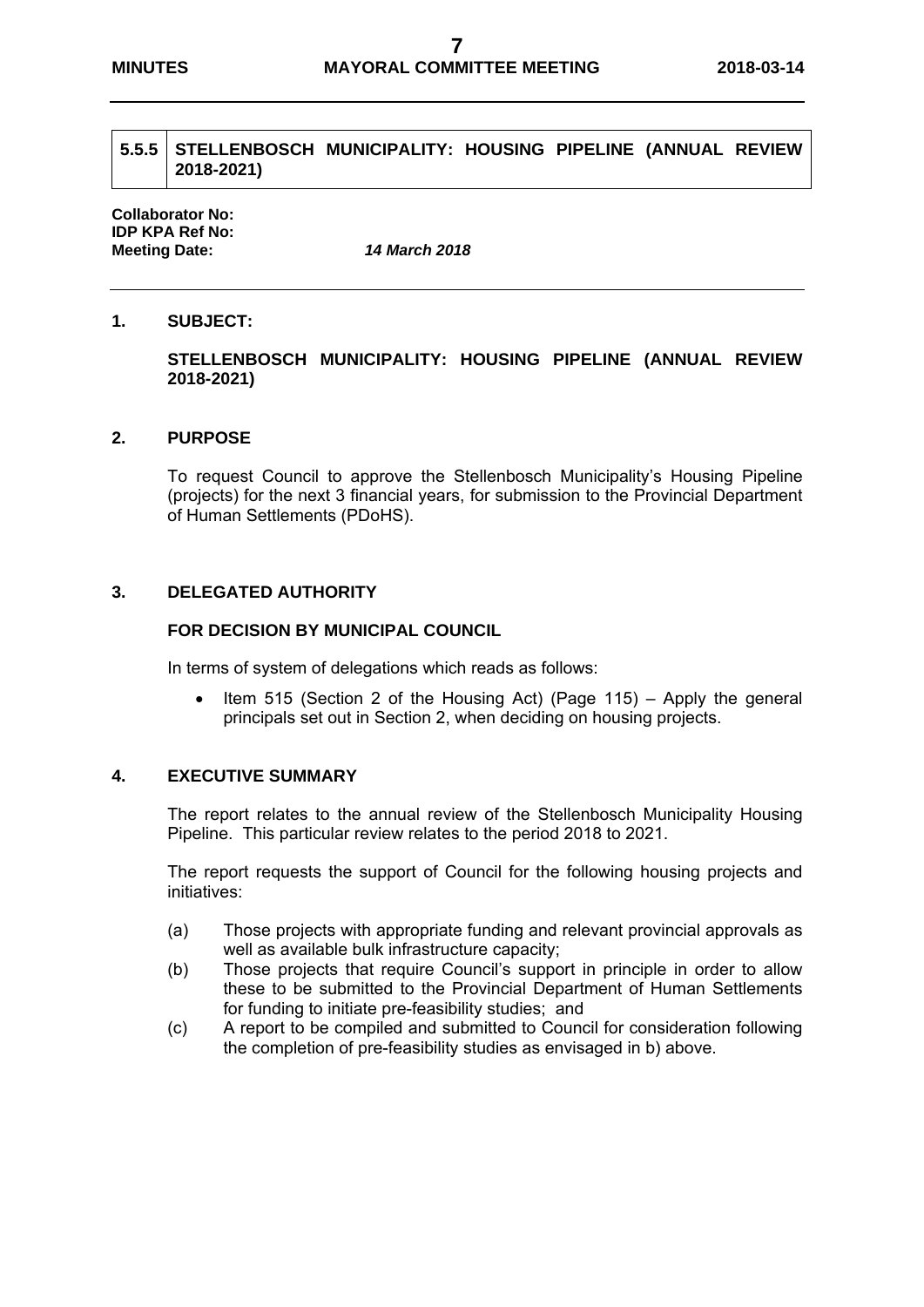# **MAYORAL COMMITTEE MEETING: 2018-03-14: ITEM 5.5.5**

### **RESOLVED**

#### **That it be recommended to Council:**

(a) that the projects as reflected in the table below be supported in accordance with the appropriate funding and relevant provincial approvals (see attached **ANNEXURE 1**) as well as available bulk infrastructure capacity:

|     | <b>PROJECT NAME</b>                                                              | <b>HOUSING</b><br><b>PROGRAM</b> | <b>PROJECT PHASE</b>                                                                                                                     | <b>NO OF</b><br><b>SITES</b> | <b>NO OF</b><br><b>UNITS</b> |
|-----|----------------------------------------------------------------------------------|----------------------------------|------------------------------------------------------------------------------------------------------------------------------------------|------------------------------|------------------------------|
| 1.  | Stellenbosch Ida's Valley<br>(166/265 services)                                  | <b>IRDP/FLISP</b>                | Await planning approval<br>(LUPA)                                                                                                        | 265                          |                              |
| 2.  | Klapmuts (Phase 4 0f<br>2053:15) 298 services & TRA                              | <b>IRDP</b>                      | Construction                                                                                                                             | 298                          |                              |
| 3.  | La Rochelle, Klapmuts (80<br>sites)                                              | UISP / ISSP                      | Planning                                                                                                                                 |                              |                              |
| 4.  | Longlands, Vlottenburg<br>(144 Services and units)                               | <b>IRDP</b>                      | Contractual matters to be<br>finalised                                                                                                   | 144                          |                              |
| 5.  | Stellenbosch Jamestown<br>(Phases 2) (133 sites)                                 | <b>IRDP</b>                      | Planning Phase 2                                                                                                                         |                              |                              |
| 6.  | Erf 7001 and other<br>possible sites for mix-used<br>development in Cloetesville | <b>IRDP/FLISP</b>                | Proposal Call                                                                                                                            |                              |                              |
| 7.  | Kayamandi: Zone O (±711<br>services) & Watergang (277<br>services)               | UISP / ISSP                      | Planning                                                                                                                                 |                              |                              |
| 8.  | Kayamandi Enkanini<br>Enhanced Services (1300<br>sites)                          | UISP / ISSP                      | Planning (LUPA & EIA)                                                                                                                    |                              |                              |
| 9.  | Kayamandi Enkanini<br>(Pilot project)                                            | UISP / ISSP                      | <b>Construction (Electricity</b><br>and upgrading of toilets)<br>300 electricity<br>connections and 20<br>additional communal<br>toilets |                              |                              |
| 10. | Kayamandi Town Centre<br>Regeneration (700units)                                 | UISP/<br>Institutional           | Planning                                                                                                                                 |                              |                              |
| 11. | Northern Extension,<br>Stellenbosch (5600<br>opportunities)                      | <b>IRDP/FLISP</b>                | Land acquisition and<br>planning                                                                                                         |                              |                              |
| 12. | Kylemore (171 services & 171<br>units)                                           | <b>IRDP</b>                      | Await transfer of land                                                                                                                   |                              |                              |
| 13. | Franschhoek Langrug<br>Enhanced Services (1200<br>services)                      | <b>UISP</b>                      | Planning and feasibility<br>study for decanting site                                                                                     |                              |                              |
| 14. | Stellenbosch La Motte Old<br><b>Forest Station</b><br>(430 services & 430 units) | <b>IRDP/FLISP</b>                | Await planning approval                                                                                                                  |                              |                              |
| 15. | Meerlust, Franschhoek (200<br>services & 200 units)                              | <b>IRDP</b>                      | Planning                                                                                                                                 |                              |                              |
| 16. | De Novo (374 sites)<br>Project managed by PDoHS                                  | IRDP /<br>Institutional          | Planning                                                                                                                                 |                              |                              |
|     |                                                                                  |                                  | <b>TOTAL</b>                                                                                                                             | 707                          |                              |

*Note*: IRDP – Integrated Residential Development Programme

FLISP – Finance Linked Individual Subsidy Programme

UISP – Upgrading of Informal Settlement Programme

ISSP – Informal Settlements Support Programme

LUPA – Land Use Planning Act

EIA – Environmental Impact Assessment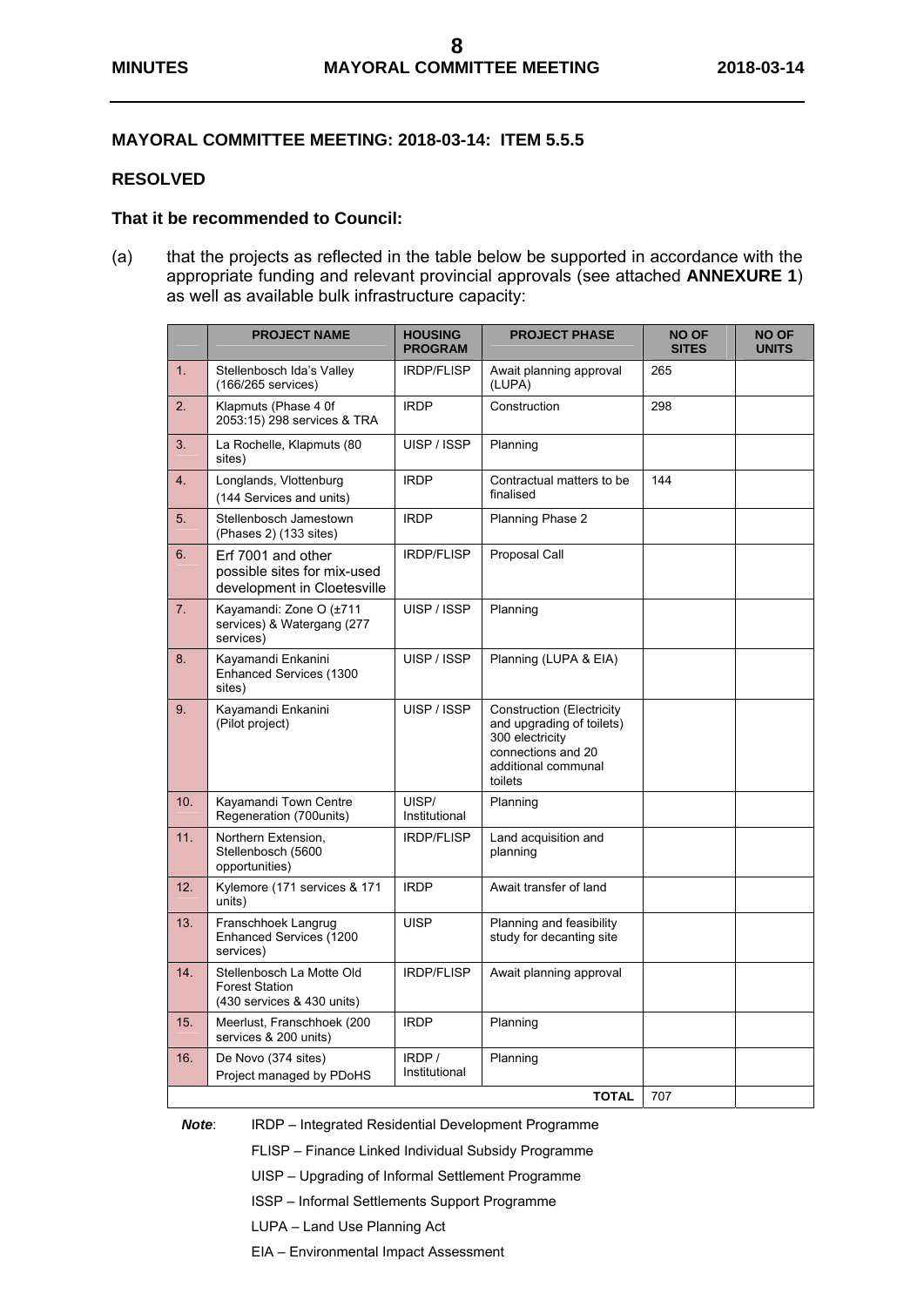(b) that the projects in the table below, be supported in principle and submitted to Provincial Department of Human Settlements for funding to commence with prefeasibility studies;

|                  | <b>PROJECT NAME</b>                                                                         | <b>HOUSING</b><br><b>PROGRAM</b>   | <b>PROJECT PHASE</b> | <b>NO OF</b><br><b>SITES</b> | <b>NO OF</b><br><b>UNITS</b> |
|------------------|---------------------------------------------------------------------------------------------|------------------------------------|----------------------|------------------------------|------------------------------|
| $\overline{1}$ . | La Motte, Franschhoek                                                                       | <b>IRDP/FLISP</b>                  | Pre-planning phase   |                              |                              |
| 2.               | Erf 2, La Motte<br>$(\pm 70$ services)                                                      | <b>IRDP</b>                        | Pre-planning phase   |                              |                              |
| 3.               | Drodyke                                                                                     | <b>IRDP</b>                        | Pre-planning phase   |                              |                              |
| 4.               | Botmaskop (±1500<br>opportunities)                                                          | Social<br>Housing /<br><b>IRDP</b> | Pre-planning phase   |                              |                              |
| 5.               | Stellenbosch Transit<br>Orientated Development<br>complex precinct (±3500<br>opportunities) | <b>IRDP</b>                        | Pre-planning phase   |                              |                              |

- (c) that after the completion of the pre-feasibility studies of these projects as listed in (b) above, a report be submitted to Council for consideration; and
- (d) that the housing pipeline be reviewed on an annual basis to align the project readiness with the DORA allocation.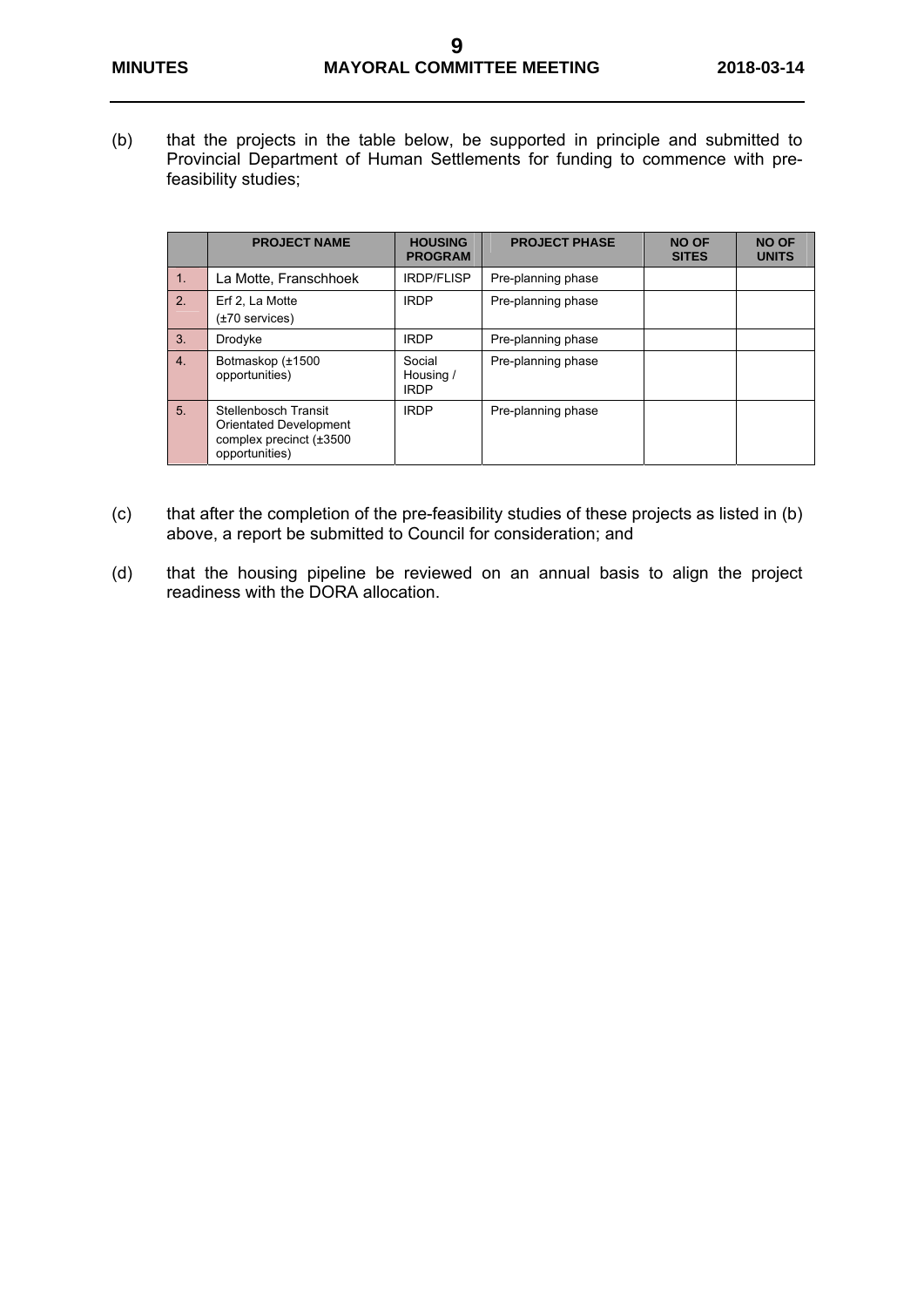# **5.5.6 KAYAMANDI TOWN CENTRE REDEVELOPMENT PROJECT: FEASIBILITY REPORT**

**Collaborator No:** *572529* **IDP KPA Ref No: Meeting Date:** *14 March 2018* 

# **1. SUBJECT: KAYAMANDI TOWN CENTRE REDEVELOPMENT PROJECT: FEASIBILITY REPORT**

# **2. PURPOSE**

To report on the feasibility of the redevelopment of Kayamandi Town Centre.

# **3. DELEGATED AUTHORITY**

In terms of system of delegations which reads as follows:

- Item 516 (Section 9 of the Housing Act) (Page 115) Take all reasonable and necessary steps, within the framework of national and provincial housing legislation and policy to ensure –
- (a) that the inhabitants of its area of jurisdiction have access to adequate housing on a progressive basis;
- (b) services in respect of water, sanitation, electricity, roads, stormwater drainage and transport are provided in a manner which is economical/efficient; and
- (c) that appropriate housing development is initiated, planned and co-ordinated.

# **4. EXECUTIVE SUMMARY**

The objective of this project is to:

- (a) Submit a planning application for the Town Centre of Kayamandi;
- (b) conduct geotechnical investigation;
- (c) compile engineering design and submit for approval; and
- (d) apply for funding approval to install services and build multi-storey top structures.

#### **MAYORAL COMMITTEE MEETING: 2018-03-14: ITEM 5.5.6**

#### **RESOLVED**

- (a) That the recommendations of the feasibility report be implemented with regard to the:
	- detailed planning and land use rights;
	- detailed engineering designs;
	- installation of civil and electrical engineering;
	- high density residential development layout; and
- (b) that funding be sourced from the Provincial Department of Human Settlements (PDoHS) to implement the project.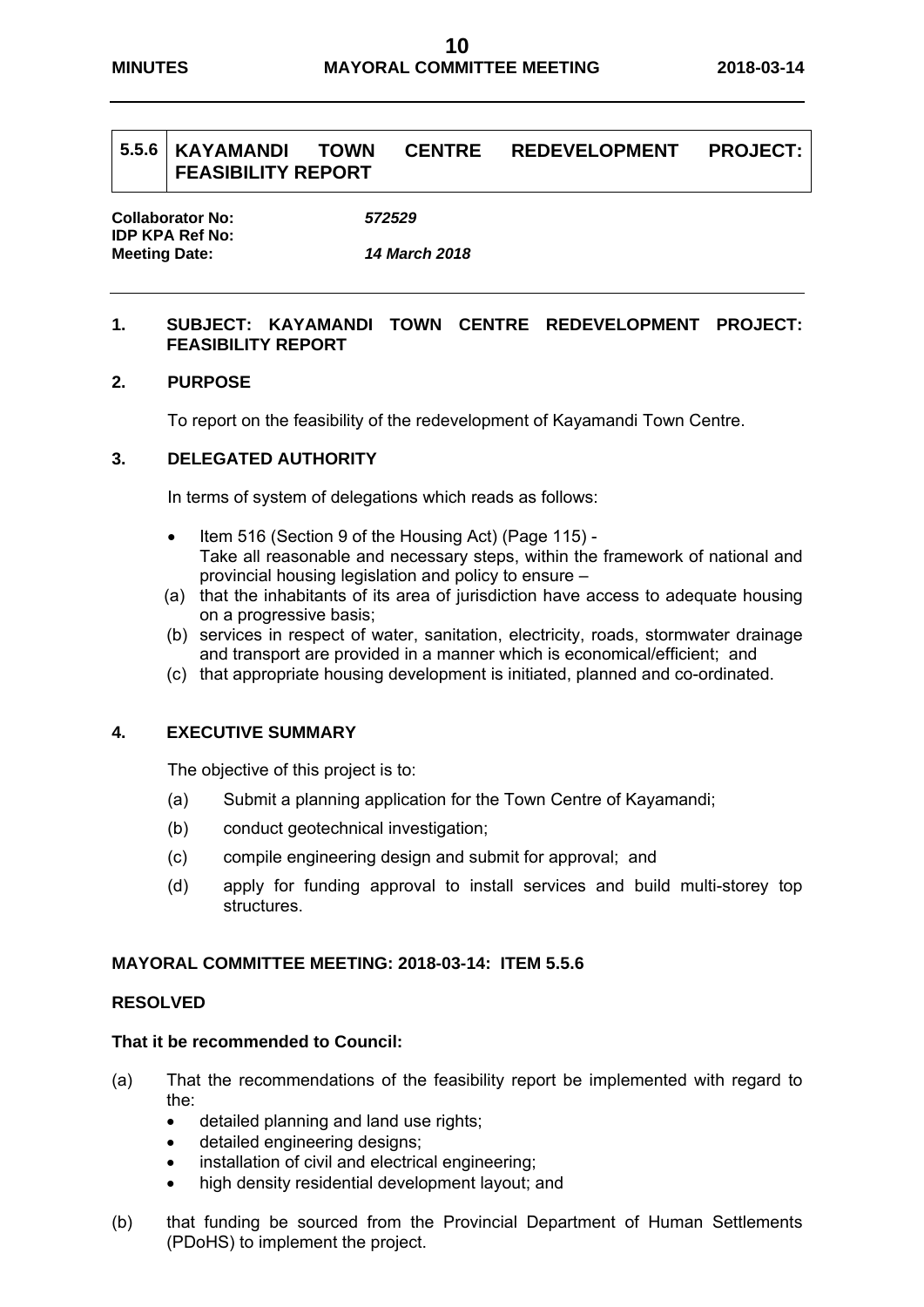# **5.6 INFRASTRUCTURE: (PC: CLLR J DE VILLIERS)**

**5.6.1 SECTION 78(2) REPORT FOR THE EXPANSION OF THE SOLID WASTE LANDFILL SITE** 

**Collaborator No: IDP KPA Ref No: Meeting Date:** *14 March 2018*

#### **1. SUBJECT**

**SECTION 78(2) REPORT FOR THE EXPANSION OF THE SOLID WASTE LANDFILL SITE** 

#### **2. PURPOSE**

To report via a Section 78(2) Report on the Section 78(1) investigation in to expansion of the Solid Waste Landfill site at the Stellenbosch Devon Valley Landfill Site

### **3. DELEGATED AUTHORITY**

Municipal Council.

Schedule 5B of the Constitution of SA, determines that "Refuse removal, refuse dumps and solid waste disposal" ("refuse dump" and "landfilling" being synonymous) is a Local Government competence and Section 77 of the Municipal Systems Act .

#### **4. EXECUTIVE SUMMARY**

The current landfill site for solid waste within the Devon Valley site of Stellenbosch Municipality is rapidly nearing the end of its licensed capacity. It is estimated that only a further 18 months of capacity remain. Stellenbosch has two options to proceed and that is the transporting of Waste to the Vissershok facility of City of Cape Town or to develop a neighbouring portion of ground upon which High Voltage lines of Eskom are running. In order to consider this option, which entails that Stellenbosch will significantly expand its landfill site, it was determined to conduct a MSA Section 78(1) assessment. Council resolved that this may be done and this process has now been completed.

The two internal options were assessed and it was found that the extension of the site and moving of Eskom lines and equipment as well as the operation of the site, would cost the Municipality an amount of transporting of waste to Vissershok would cost the Municipality an estimated amount of R115 000 000 over the expected useful life of 10 years for this site. On the other hand, the transporting of waste to Vissershok, would cost the Municipality R1 074 000 000 over the period of 10 years. It is therefore much more economically advantageous to opt to expand the current site and also to continue with the business as usual. Council is requested to approve this scenario as the way forward.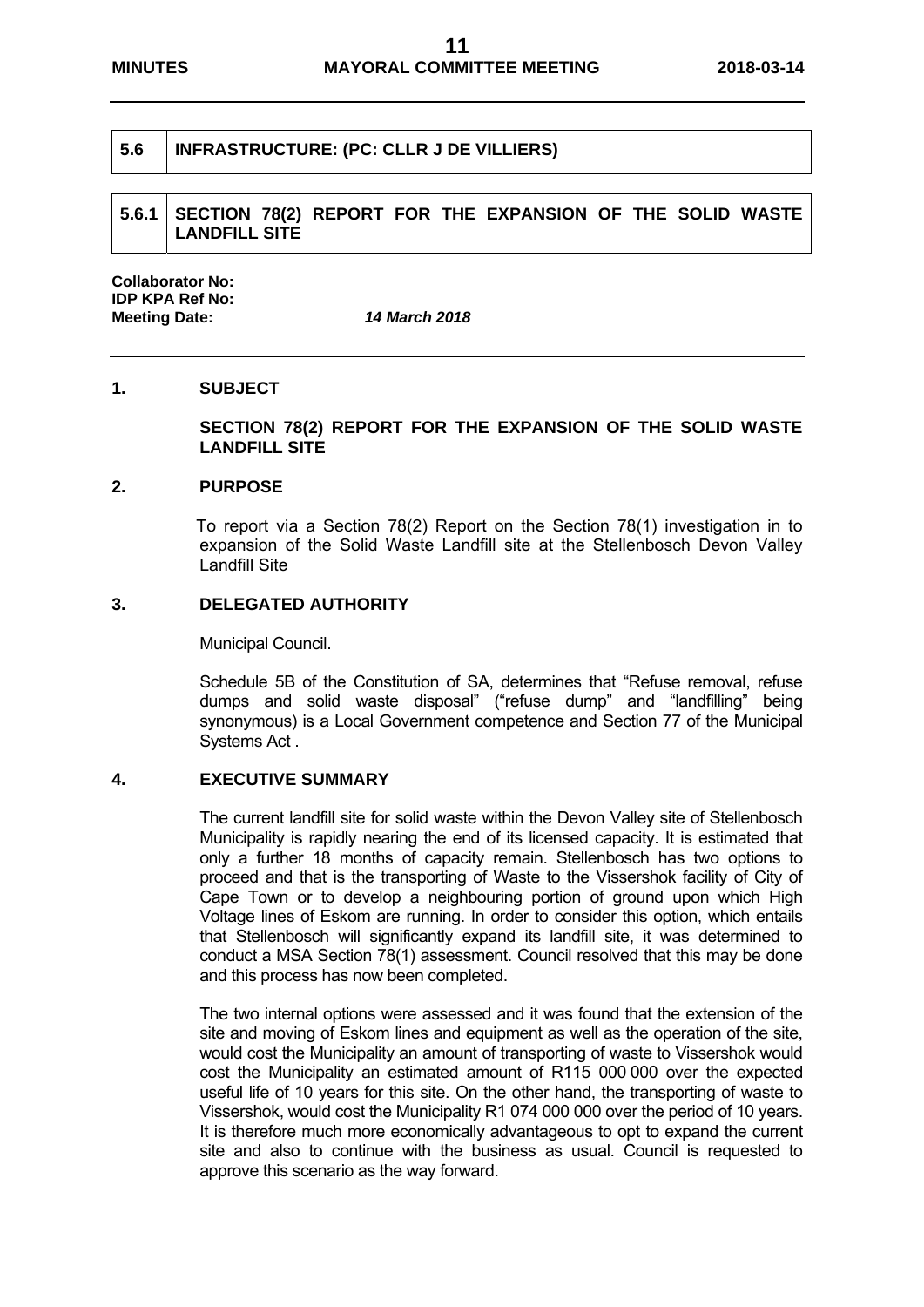### **MAYORAL COMMITTEE MEETING: 2018-03-14: ITEM 5.6.1**

#### **RESOLVED**

- (a) that this report be noted;
- (b) that Council notes the report on the Devon Valley Solid Waste Landfill site and the plans to expand this site through the request to Eskom to move high voltage circuitry in order to open space for the expansion of the current Landfill site;
- (c) that Council accepts that all the requirements of Section 78(1) in terms of investigating the feasibility of expanding the current landfill site have been satisfactorily attended to;
- (d) that Council, in terms of the Municipal Systems Act, Act 32 of 200, as amended, Section 78(2), accepts the scenario to continue with the planning and implementation of the internal mechanism of expanding the current landfill site to the area south west of the current site;
- (e) that the Director: Infrastructure Services be tasked to negotiate a process of moving the Eskom 66kV lines to a position away from the current landfill site and expansion site thereof;
- (f) that any Town Planning-, Environmental-, licensing and any other legislative requirement be adhered to; and
- (g) that a report indicating accurate costing, licensing and other related matters be submitted to Council once they are known, at which time Council will consider a final approval of the expansion of this landfill site.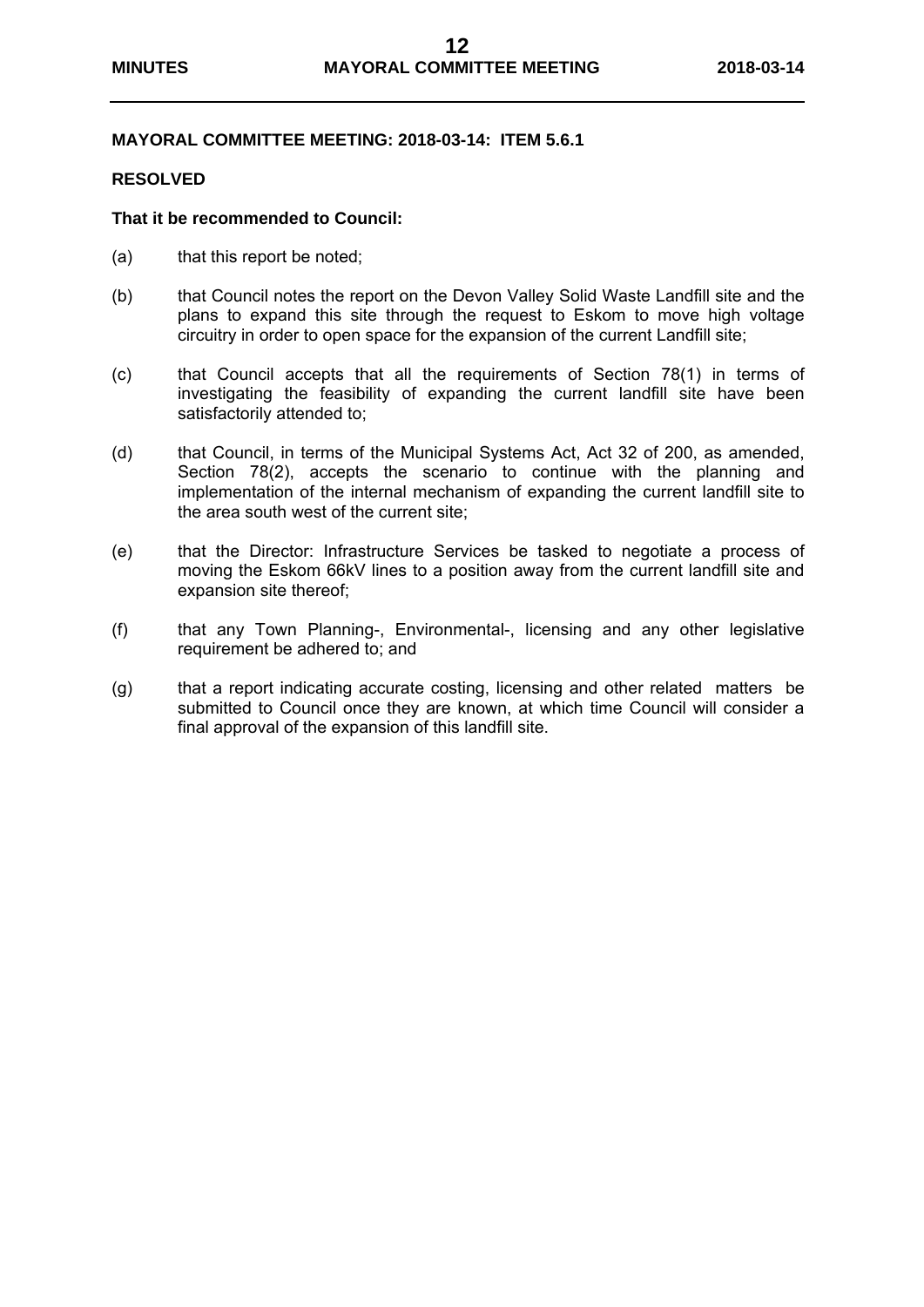# **5.6.2 SECTION 78(2) REPORT ON THE PROVIDING OF SUFFICIENT PUBLIC PARKING**

**Collaborator No: IDP KPA Ref No: Meeting Date:** *14 March 2018*

# **1. SUBJECT**

### **SECTION 78(2) REPORT ON THE PROVIDING OF SUFFICIENT PUBLIC PARKING**

# **2. PURPOSE**

To report in terms of a Section 78(2) Report on the Section 78(1) investigation on the providing of sufficient parking in the Greater Stellenbosch Municipal Area.

# **3. FOR DISCUSSION**

Municipal Council.

Schedule 5B of the Constitution determines that Traffic and Parking is a Local Government competence. Section 77 of the MSA determines

- "77. Occasions when municipalities must review and decide on mechanisms to provide municipal services.—A municipality must review and decide on the appropriate mechanism to provide a municipal service in the municipality or a part of the municipality—
- (a) in the case of a municipal service provided through an internal mechanism contemplated in section 76, when—

(i) an existing municipal service is to be significantly upgraded, extended or improved;

(ii) …….."

#### **4. EXECUTIVE SUMMARY**

Due to a high number of external persons visiting Stellenbosch on a daily basis as well as the historical nature of Stellenbosch, a huge back log parking exists. It is calculated that currently a shortage of 2200 bays of parking exist within the Greater Stellenbosch Area.

Council decided that a study and an assessment be done on how such parking should be provided. Council resolved on 27 September 2017 that a Municipal Systems Act (MSA) Section 78 process be commenced.

A Section 78(1) process has been conducted to determine what manners of internal processes can be utilised to expand the current parking situation. It has very soon become clear that additional parking will have to be provided through parking garages with several floors. It became clear that this would be a highly capital intensive project at a cost of nearly R300 million.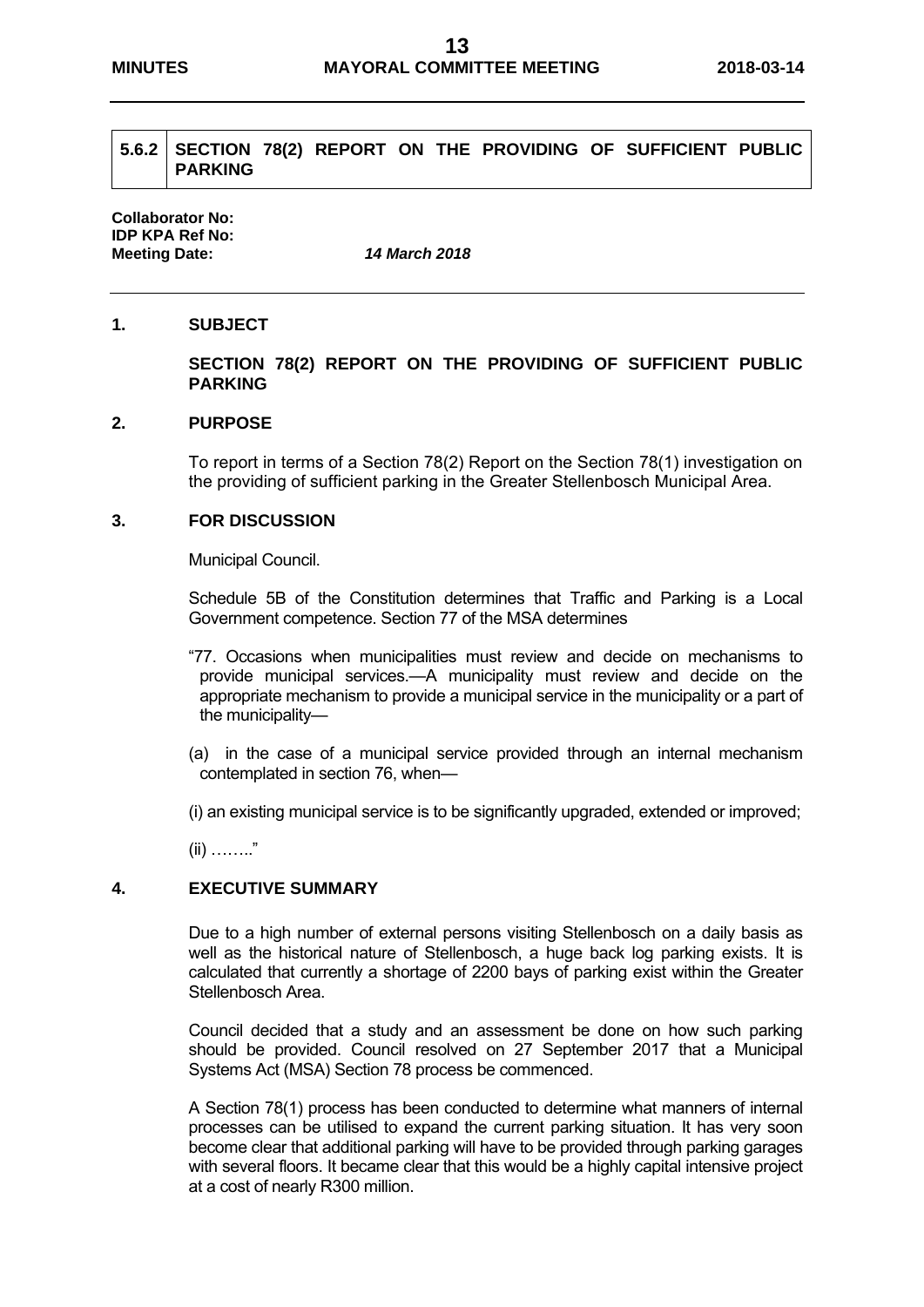It is therefore proposed that Council opts to also look at the provision of such a parking service through an external means. It is recommended that Council follows the Section 78(3) process to find appropriate external service provision scenarios. Council could then take a fully advised decision on the best appropriate way forward once an external assessment has also been done.

### **MAYORAL COMMITTEE MEETING: 2018-03-14: ITEM 5.6.2**

### **RESOLVED**

- (a) that this report be noted;
- (b) that Council notes the attached report on the providing of sufficient public parking;
- (c) that Council accepts that all the requirements of Section 78(1) in terms of investigating the feasibility of the provision of sufficient parking have been complied with;
- (d) that Council, in terms of the Municipal Systems Act, Act 32 of 200, as amended, Section 78(2), accepts the scenario to "after having applied subsection (1), a municipality may, before it takes a decision on an appropriate mechanism, explore the possibility of providing the service through an external mechanism mentioned in section 76 (b).";
- (e) that Council formally proceeds to the Municipal Systems Act, Section 78(3) process of exploring the possibility of providing the municipal service of parking through an external mechanism; and
- (f) that a report on the outcome of this investigation be provided to Council, upon the completion of a Section 78(3) exercise in order for Council to take a Section 78(4) decision.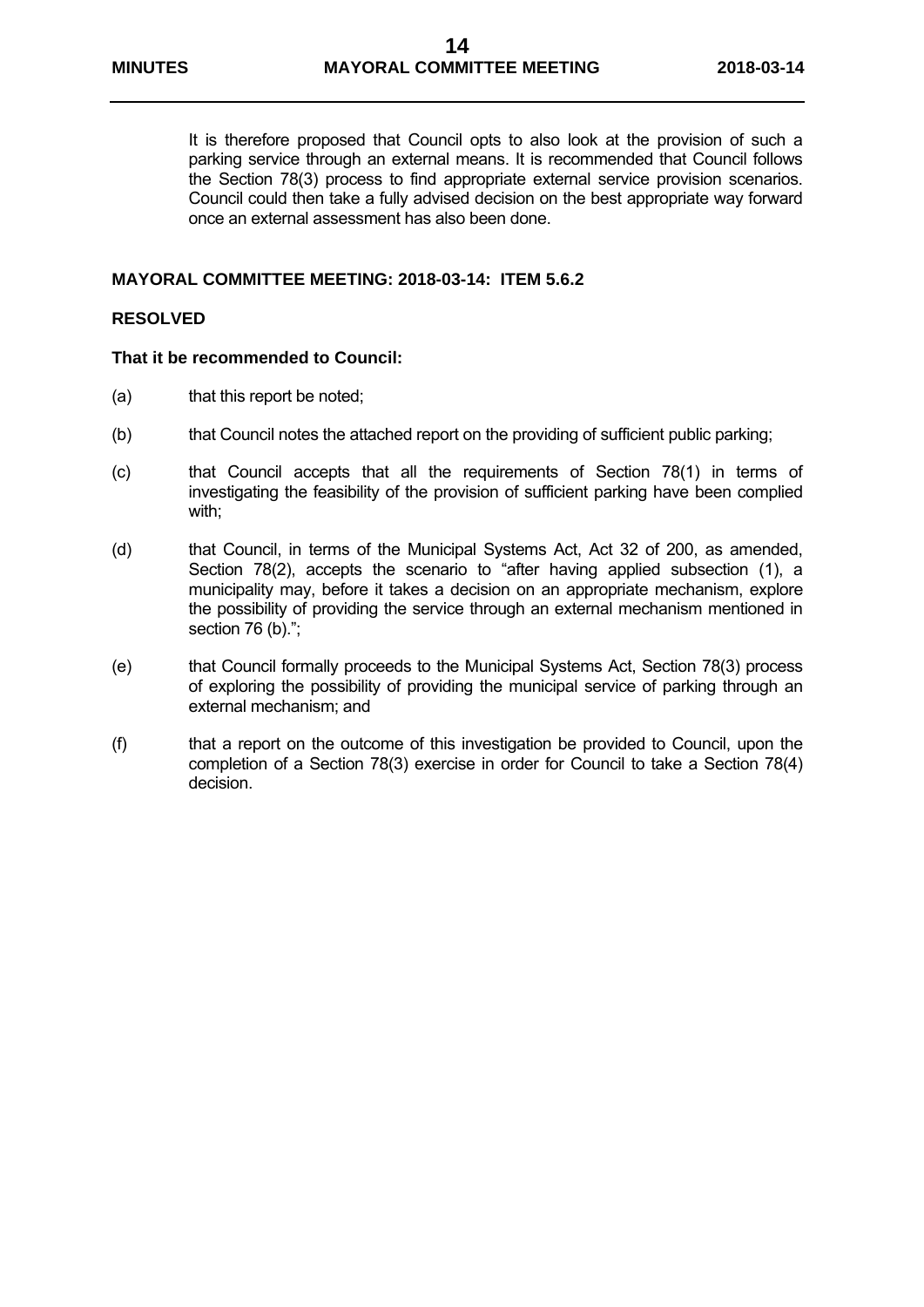# **5.6.3 PNIEL ELECTRICITY NETWORK TAKEOVER FROM DRAKENSTEIN MUNICIPALITY: PROJECT TIMELINE AND MOU**

**Collaborator No: IDP KPA Ref No: Meeting Date:** *14 March 2018*

# **1. SUBJECT**

### **PNIEL ELECTRICITY NETWORK TAKEOVER FROM DRAKENSTEIN MUNICIPALITY: PROJECT TIMELINE AND MOU**

#### **2. PURPOSE**

To report on the proposed timeline for the taking over of the Pniel Electricity Takeover from Drakenstein as well as the updated Memorandum of Understanding (MOU).

#### **3. DELEGATED AUTHORITY**

Municipal Council.

In terms of the Constitutional Act 108 of 19945 Chapter 7, S151(3) and Schedule 4B.

#### **4. EXECUTIVE SUMMARY**

It has the wish of Stellenbosch Municipality to include the Pniel/Hollandsche Molen electricity network into its fold since 2008. This matter has now culminated in a joint Memorandum of Understanding (MOU) between the Municipalities of Drakenstein and Stellenbosch. After an independent assessment of the network to be taken over by Stellenbosch from Drakenstein, the electricity network cost of R16 236 253 has been arrived at.

It is now the intention to conduct a formal public participation process in order to formally apply to NERSA for an extension of the electricity supply licence of Stellenbosch Municipality. It is endeavoured to take over the network, customer and metering systems on the evening of 30 June 2018 and to operate the electricity network beyond that date. Council is requested to provide approval for the signing of the MOU plus the performing of all the processes necessary to complete a successful takeover.

#### **MAYORAL COMMITTEE MEETING: 2018-03-14: ITEM 5.6.3**

#### **RESOLVED**

- (a) that this report be noted;
- (b) that the Final MOU be accepted;
- (c) that the Municipal Manager be authorised to sign the MOU on behalf of the Municipality;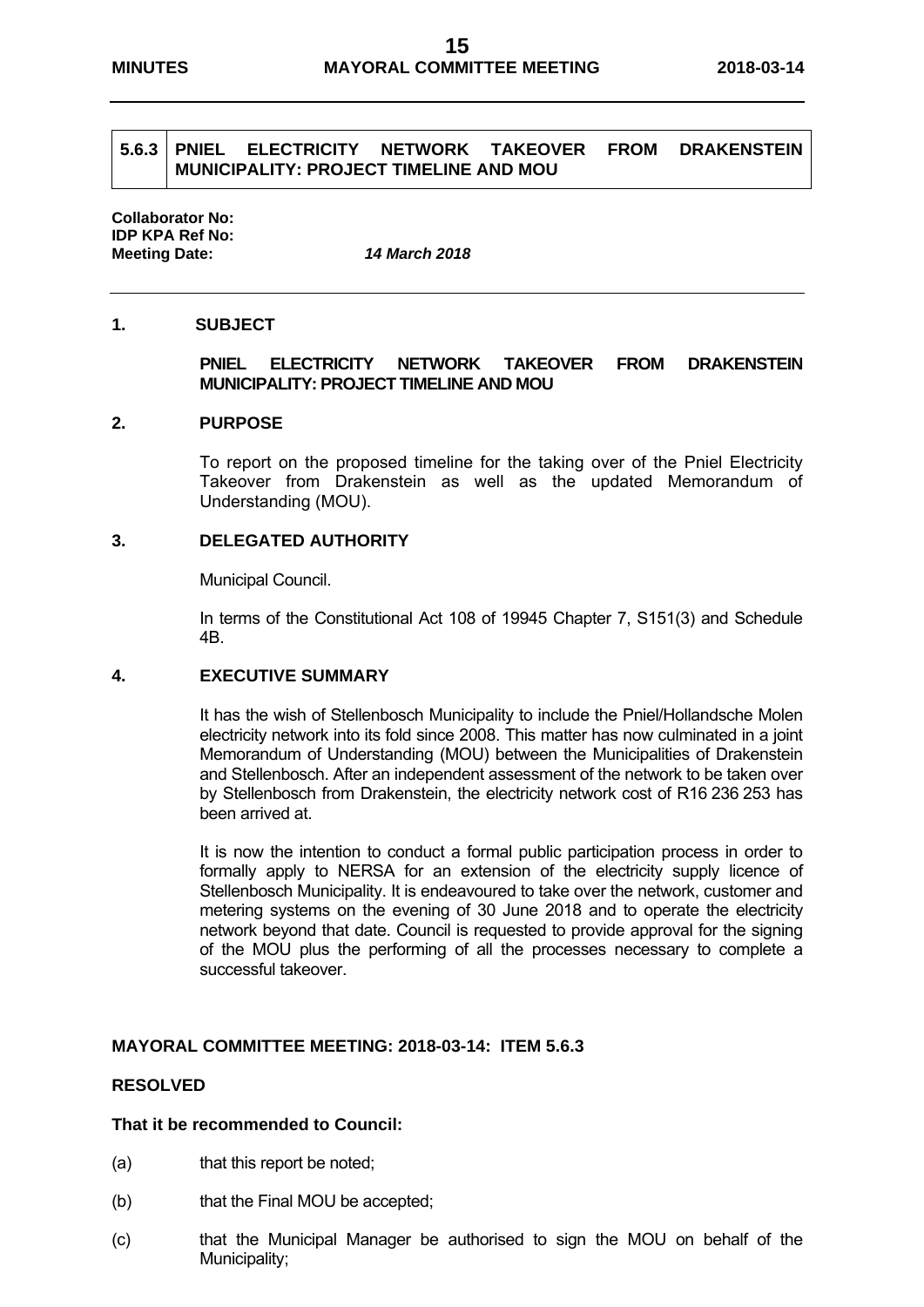- (d) that the amount of R16 236 253 for the purchase of the Pniel/Hollandsche Molen Electricity Network from Drakenstein be considered at the setting up of the 2018/2019 Capital Budget;
- (e) that an application be forwarded to NERSA to incorporate the Pniel/Hollandsche Molen Electricity Network into the license of Stellenbosch Municipality; and
- (f) that an application be forwarded to Drakenstein Municipality to supply bulk electricity to the Pniel/Hollandsche Molen upon a successful response from NERSA and the appropriate capital amount be placed on the 2018/2019 capital budget.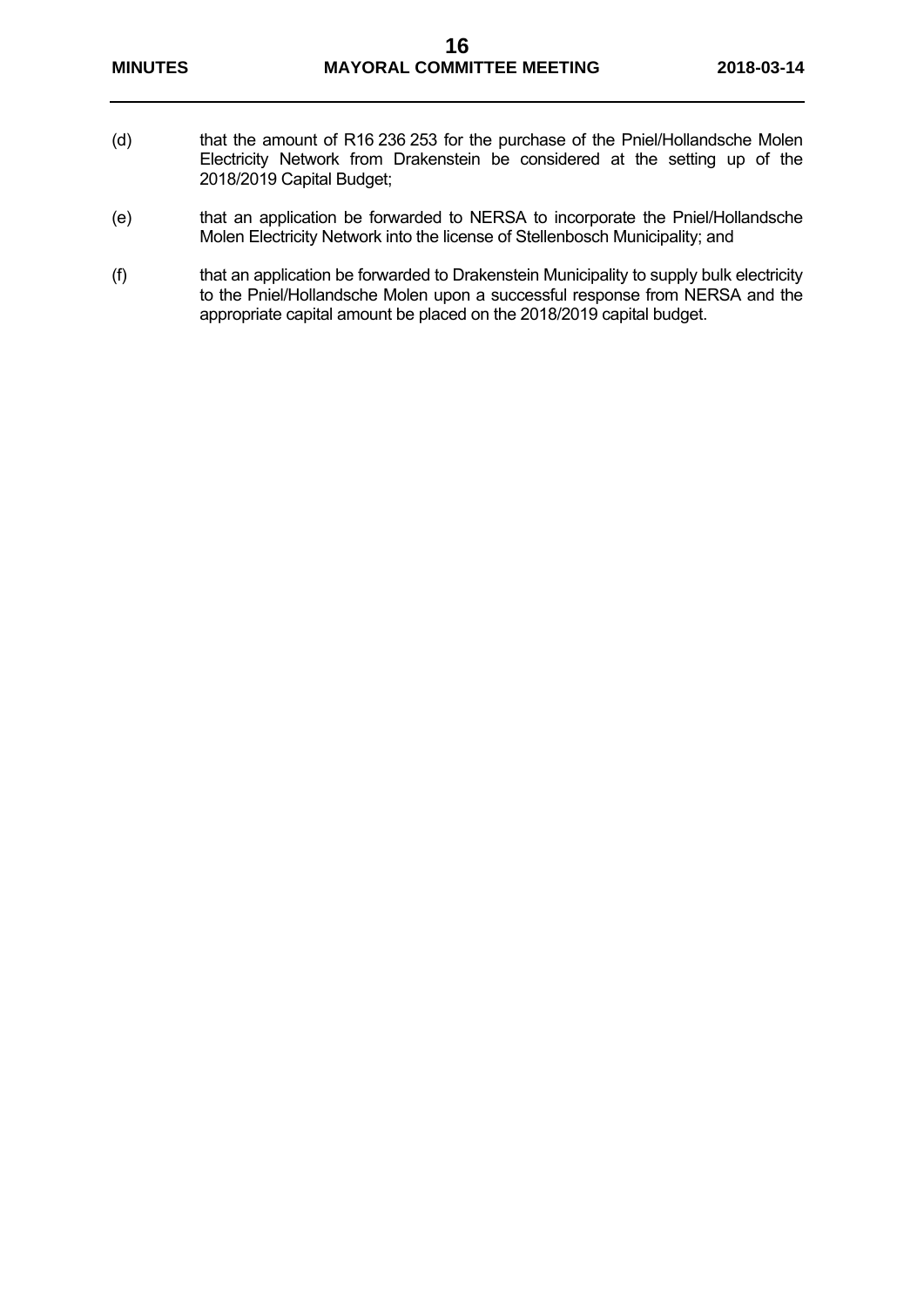# **5.6.4 UPDATE REPORT ON THE DROUGHT SITUATION AS WELL AS THE COSTING THEREOF**

**Collaborator No: IDP KPA Ref No: Meeting Date:** *14 March 2018*

# **1. SUBJECT: UPDATE REPORT ON THE DROUGHT SITUATION AS WELL AS THE COSTING THEREOF**

#### **2. PURPOSE**

To provide an update on the Drought Situation and the Preparation of augmenting the supply of water as well as the costing thereof.

#### **3. FOR DISCUSSION**

Executive Mayor and Mayoral Committee.

#### **MAYORAL COMMITTEE MEETING: 2018-03-14: ITEM 5.6.4**

### **RESOLVED**

- (a) that this report be noted;
- (b) that Council notes the total required funding to complete the full project at R77 980 756.94 rounded off to R78 000 000;
- (c) that Council notes that a total of R67 071 468.66 must be spent this year to complete a workable borehole water networked system;
- (d) that an amount of R10 400 000.00 be considered in the 2018/19 budget to formally complete all borehole augmentation work;
- (e) that the 2017/18 budget be adjusted to accommodate the R67 071 468.66 intended expenditure and that the shortfall be found from other projects; and
- (f) that an updated report be brought to Council in May 2018.